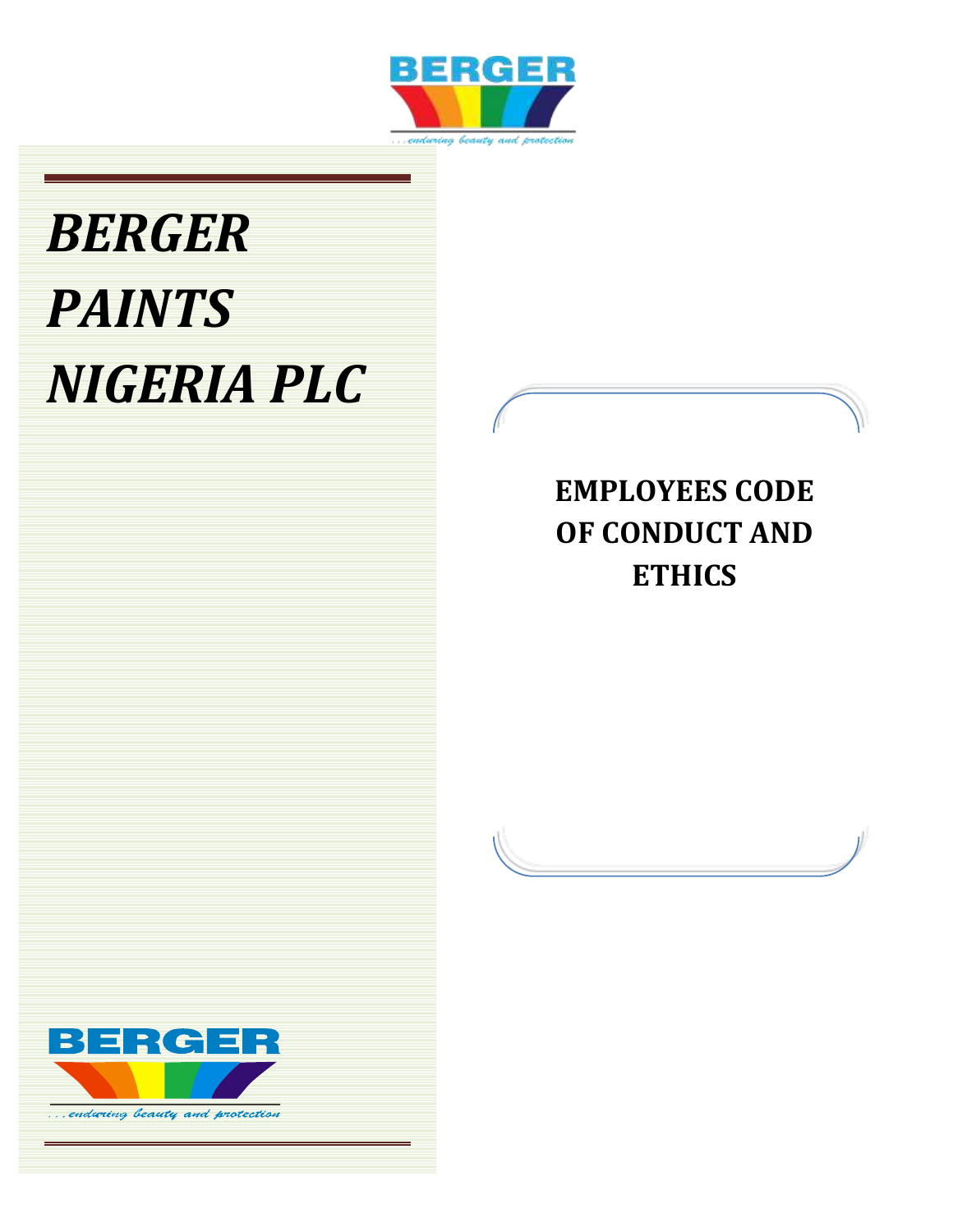

### **BERGER PAINTS NIGERIA PLC EMPLOYEES CODE OF CONDUCT AND ETHICS POLICY**

In recognition of its position as a responsible Corporate Citizen, Berger Paints Nigeria Plc reaffirms its policy to conduct the business of the company in a manner which is consistent with the highest level of integrity, and compliance with the spirit as well as the letter of the law.

All officers and employees are expected to conduct the Company's business in accordance with all applicable laws and regulations and consistent with the highest business standards on a continuing basis, and must subscribe to the Company's prescribed Code of Conduct and Ethics

This Code of Conduct and Ethic (the "Code") sets forth legal and ethical standards of conduct for employees, officers, directors and consultants that render material activities on behalf of Berger Paints Nigeria Plc and its subsidiaries (the "Company"), including the Company's principal executive officers. This Code is intended to deter wrongdoing and to promote the conduct of all Company business in accordance with high standards of integrity and in compliance with all applicable laws and regulations. This Code applies to the Company and all of its subsidiaries and other business entities controlled by it

#### **1 COMPLIANCE WITH LAWAS, RULES AND REGULATIONS**

The Company requires that all employees, officers, directors and consultants comply with all laws, rules and regulation applicable to the company wherever it does business. All concerned are expected to use good judgment and common sense in seeking to comply with all applicable laws, rules and regulations

It is a requirement by the company that all professionals and experts engaged by it act at all times with due diligence and in compliance with their professions Code of Practice and Ethics.

#### **2 CONFLICTS OF INTEREST**

All employees are expected to act loyally and faithfully to the Company, making business decisions in the best interest of the company. Employees are expected to avoid personal activities and financial interest or dealings that could conflict with their responsibilities to the company or deprive the company of legitimate information for personal gain.

Neither the employee nor any member of his/her immediate family may derive any improper benefit from his/her position as an employee. Immediate family includes all of your siblings and those of your spouse.

A 'conflict of interest' occurs when a personal interest or motivation (or that of any immediate family member) has the potential to interfere with, or affect, your judgment regarding Company matters.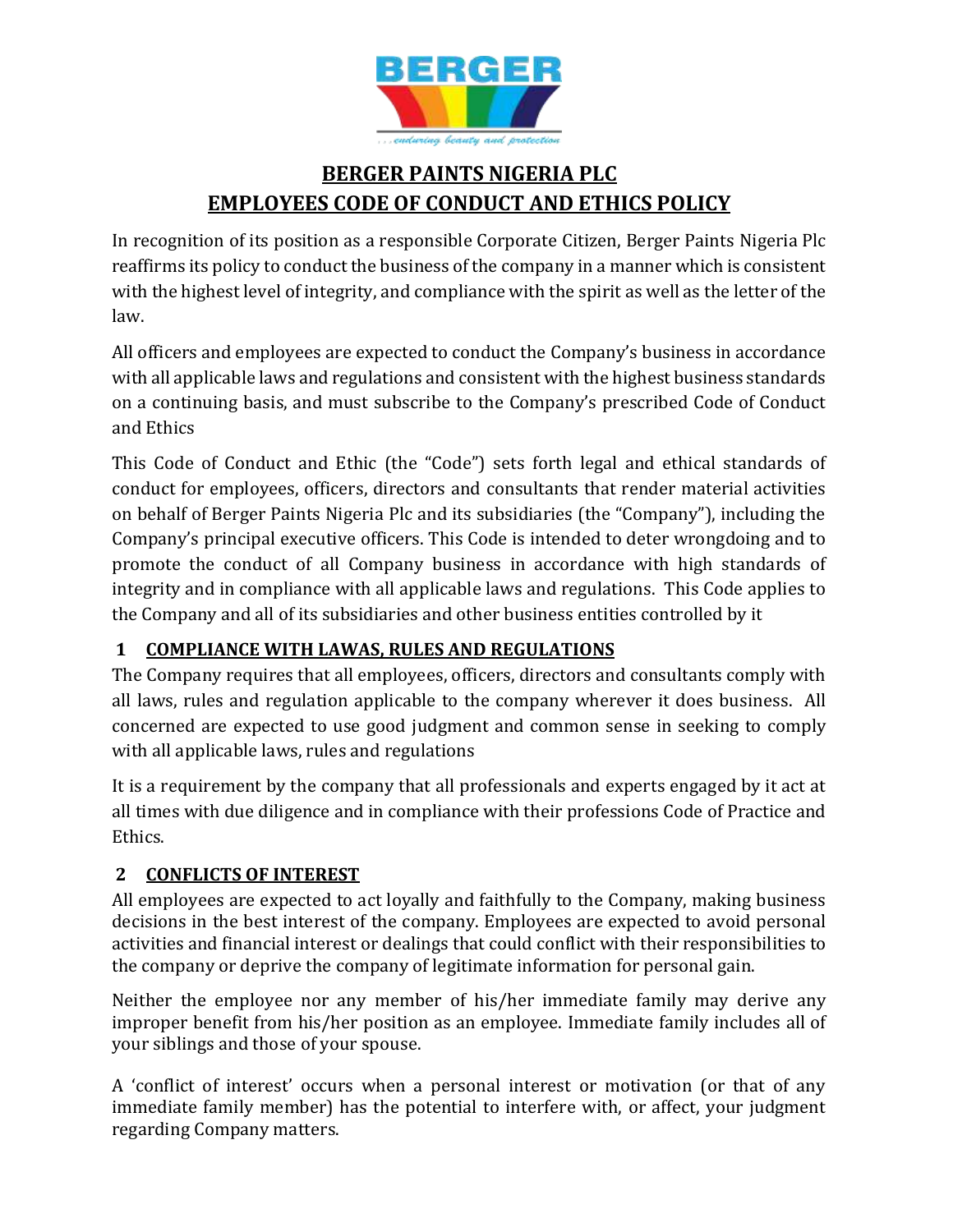

**Employees are not allowed to engage in business transactions as Suppliers, Vendors and providers of Service to the company, except where Management deems the transaction is in the interest of the Company.**

**Employees and his immediate family members cannot be a distributor of the company's products.**

BPN employees must not seek gains for themselves or others through use of their positions. This may occur through the deliberate use of BPN's property or information for the benefit of family or friends.

#### **3 CONFIDENTIALITY**

Employees, officers, and directors must maintain the confidentiality of information entrusted to them by the Company or other companies, including suppliers and customers, except when disclosure is legally mandated. Unauthorized disclosure of any confidential information is prohibited. Additionally, employees should take appropriate precautions to ensure that confidential or sensitive business information, whether it is proprietary to the Company or another company, is not communicated within the company except to employees who have a need to know such information to perform their responsibilities for the company.

#### **4. DEALING IN COMPANY SECURITIES**

Employees of the company who, because of their office or employment in the company, are in possession of information that is generally out of the public domain and which is likely to affect the market price of the company's securities, must not engage in the purchase or sale of such company securities during the Company's 'Closed Period', which will be communicated by the Company Secretariat and which is usually fifteen days before a Board meeting, till twenty four hours after the Accounts are filed with the regulatory bodies.

Within this period, Directors, persons discharging managerial responsibility and Advisers or their connected persons are NOT allowed to deal in the Company's securities.

Notice of any intended transaction in the company's securities must be given in writing to the Company Secretary, who in turn will bring such notice, also in writing, to the attention of the Chairman or the Managing Director.

This restriction is equally applicable to close relations (spouse and children) of all concerned.

#### **5. HONEST AND ETHICAL CONDUCT AND FAIR DEALING**

Keeping the best interests of the company in mind, employees, should endeavor to deal honestly, ethically and fairly with the company's suppliers, customers, competitors and employees. Statements regarding the company's products and services must not be untrue, misleading, deceptive or fraudulent.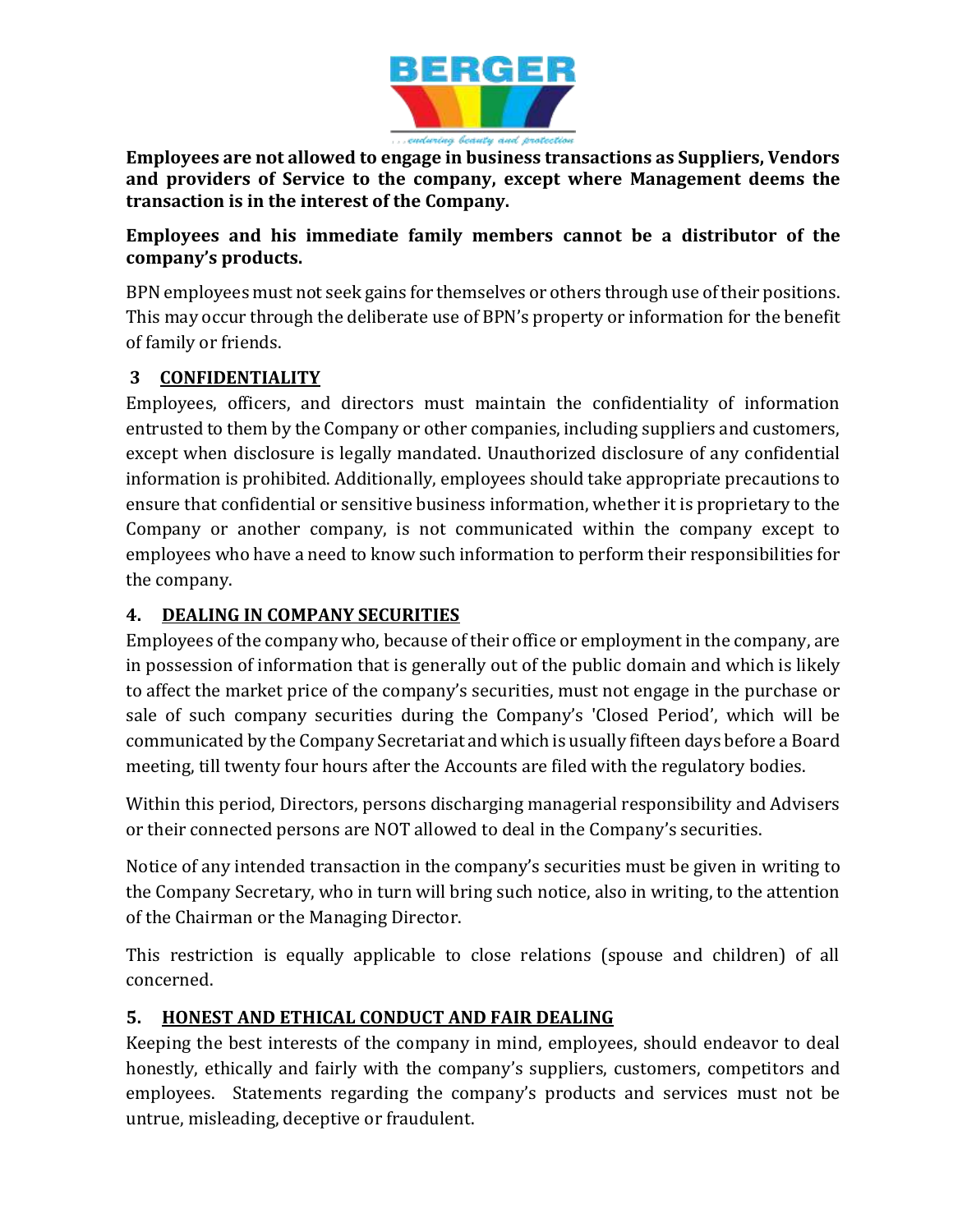

#### **6. PROTECTION AND PROPER USE OF CORPORATE ASSETS**

Employees, officers and directors should seek to protect the company's assets. Theft, carelessness and waste have a direct impact on the company's financial performance. Employees, officers and directors must use the company's assets and services solely for legitimate business purposes of the company and not for any personal benefit or the personal benefit of anyone else.

The use of corporate assets (including, but not limited to, equipment and supplies) for personal gain is prohibited.

#### **7. GIFTS AND GRATUITIES**

The use of company's funds or assets for gifts or gratuities to government officials, or other persons is discouraged. Where any gift is to be given as a mark of courtesy, it should be of nominal amount (not more than N10,000.00 in value) if it exceeds N10,000.00, board approval will be required. Such gifts are not to be given in consideration or expectation of any action by the recipient.

The use of bribes gratifications, kickbacks or other improper payments to any person, or any attempts to corrupt or influence public employees or elected officials of any government (whether such attempts are real or might appear to be real) is prohibited.

#### **Receiving Gifts and Entertainment**

Employees shall not accept business gifts that could be perceived to jeopardize the integrity of their business decisions or that are in violation of the rules set by the company.

Employees will not accept business gifts where it is likely that the giver expects a favor in return or that such gifts may influence the objective performance of the job.

Employees will not give or accept business gifts that go beyond the normal business practice or are out of season.

If an employee is not certain whether it is legal or contractually permitted to offer, donate or receive a business gift of any kind, the employee should not offer, donate or receive it without consulting his line manager, head of department or HHR.

Seasonal gifts of company products and company branded materials of reasonable value may be offered or received. Gifts received during non-festive seasons are not allowed.

Therefore, employees should declare ALL gifts received valued at below N10, 000.00, and reject ALL gifts above N10, 000.00.

#### **8. ACCURACY OF BOOKS AND RECORDS AND PUBLIC REPORTS**

All employees responsible for the preparation of the company's public disclosures, or who provide information as part of that process have a responsibility to ensure that such disclosures and information are timely, complete, accurate, and company with all legal, statutory and regulatory requirements of the country. Employees must honestly and accurately report all business transactions.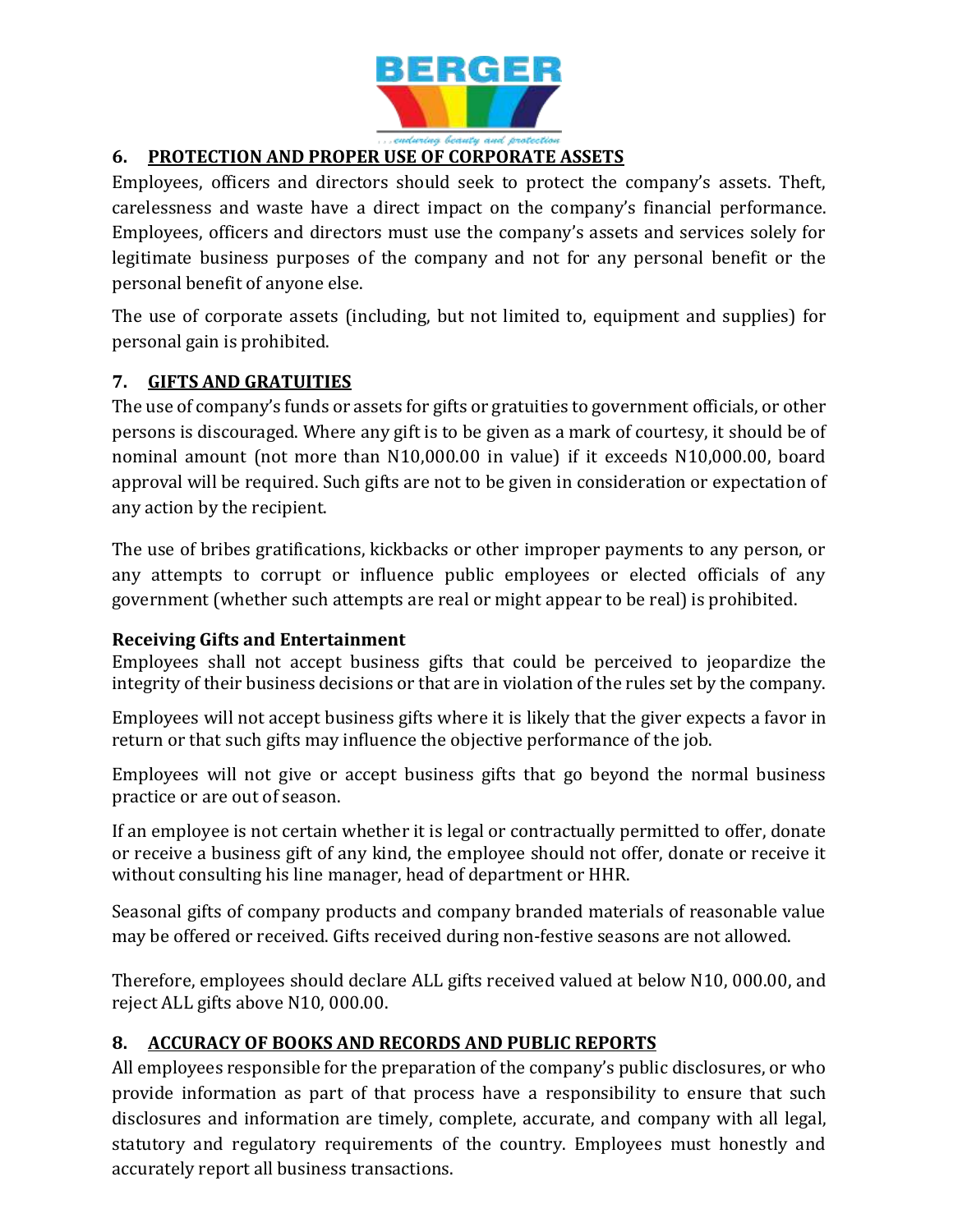

Employees are required to comply strictly with laid down operational procedures and processes published from time to time and approved by the Board/Management of the Company or its authorized delegate. It will be absolutely unacceptable to undermine the system through unapproved and undocumented actions and activities at any level of the company's organization.

No unrecorded fund or asset of the company shall be established or maintained for any purpose; and no funds belonging to the company shall be kept in any account that does not belong to the company. The records and books of account of the company must accurately reflect the transactions they record. No undisclosed or unrecorded assets shall be established for any purpose, and there shall be no "off book" accounts. No false or deliberately inaccurate entries shall be made in the company's books and records for any reason. No payment shall be made with the intention or understanding that all or any part of such payment is to be used for any purpose other than that described by the documents supporting the payment.

#### 9. **DISSEMINATION AND AMENDMENT**

The Code shall be distributed annually to each employee of the company, and each employee, shall certify that he or she has received, read and understood the Code and has and will comply with its terms.

The Code shall also be distributed to each consultant/vendor that the company engages for any material activities on behalf of the company and such consultant shall certify that he or she has received, read and understood the code and will comply with its terms. The company reserves the right to amend alter or terminate this Code at any time for any reason.

The fact that employees are required to subscribe to the Code of Conduct shall be reflected on all contracts of employment and services issued by the company.

Non-compliance with the Code of Conduct by employees may result in disciplinary action, including dismissals. Every employee to which this Code of Conduct applies shall be required to subscribe to it annually at the time designated by Management.

This Code of Conduct for Employees was approved this \_\_\_\_\_\_\_\_ Day of \_\_\_\_\_\_\_, 2021 by:

Managing Director **Date:** 10/3/2021

Jeffe.

Chairman, Board of Directors Date: 10/3/2021